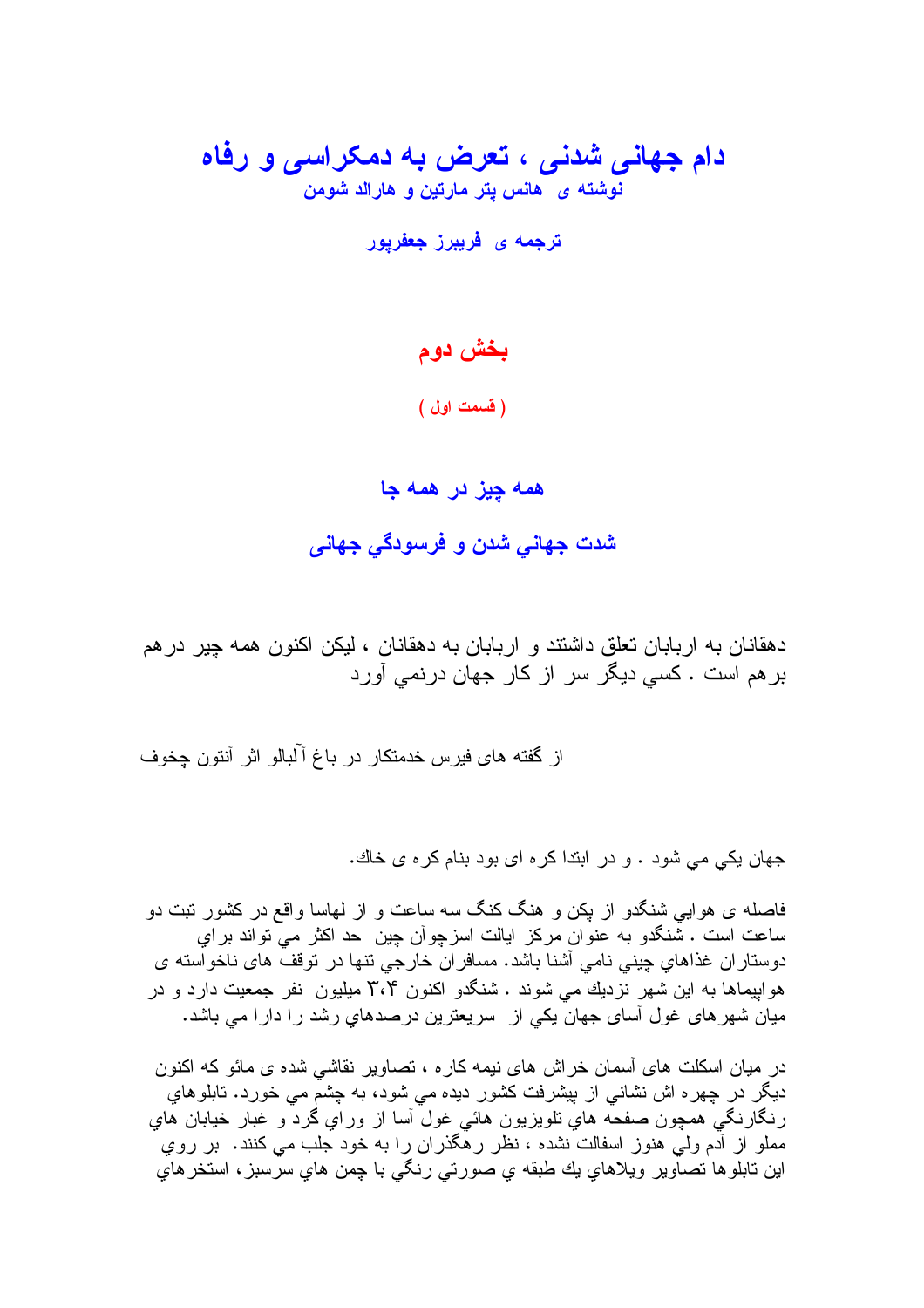آب<sub>ی</sub> رنگ و یك ذوج خوشبخت چینی كه در كنار انومبیلی روباز ایستاده است ، دیده می شود.(۱)

در أنسوی کره ی زمین ، در اعماق جنگل های أمازون در نزدیکی مرزهای بلیوی و برزیل نیز تصاویر خیابان ها همان نوید را می دهند. کنسرن ساختمانی مندس جونیور از سان پاولو در درون جنگل هاي بکر با تابلوي عظيمي براي ويلاهاي زيباي مدل آمريکائي ــــ ليكن نابود كننده ي طبيعت ــــ تبليغ مي كند. در كلبه هاي خرابه اي در ساحل رودخانه ي پوروس چند جوان کابوکلوزي يعني اعقاب دورگه ي سرخ پوستان و بردگان سياهپوست ، در باره ی اندازه های کمر و باسن باملا اندرسن هنربیشه ی سریال آمریکائی "بای واچ " چنان گرم در صحبت اند که گویی وي یکی از دختران همسایه شان است . دلالان چوب با دادن دستگاه های ویدیو و نوار های فیلم های هالیوود به اندك بازماندگان قبایل سرخپوست ايالت روندونيا، أخرين درخت هاي ماهاگوني دهكده هايشان را به تاراج مي  $(7)$  بر ند.

جذبه ی تصاویر متحرك حتى سرخبوستان آبنومامي را كه منحصر به فرد بودنشان نظر بسیاری از انسان ها را به خود جلب نموده است ، نیز سحرکرده است . جوانان احتمالا آخرین شانگیلای موجود در بهوتان نیز به همین سرنوشت دچار گشته اند . در این دیکتاتوری طبیعی بودایی در کوهیایه های هیمالیا مردم موظفند همیشه روپوشی بلند بر تن داشته باشند و با وسایل قرون وسطایی زمین هایشان را شخم بزنند . معذالك أن ها أن عده از هموطنانشان را كه بر روى لباس مليشان كتبي جرمي مي بوشند و فیلم های ویدیویی آمریکایی کیی شده در هندوستان را می فروشند، تحسین می کنند.(۳)

حتی در دورترین بخش شرقی روسیه نیز دیگر همه فیلم "دنور کلان " را می شناسند. رئیس فرودگاه کاباروسك از اینکه توریست ها تصور می کنند که وي مجله ی ألمانی "اشبیگل " را نمی شناسد، ناراحت است. زیرا او هر هفته دستچینی از مطالب اشبیگل را که در روزنامه ي محلي شان چاپ مي شود ، مي خواند. (۴) در کوپاکابانا نيز يك دوره گرد ساحلی در اواخر هفته برچم آلمان را بر فراز بساطش به اهتزار در می آورد . البته نه بدین خاطرکه گویا این مرد سیاهپوست از اعقاب ناسیونالیست های ژرمنی است ، بلکه بیشتر به آن خاطرکه او " عدالت حاکم در آلمان را که در آن حتی مردم عادیِ نیز فقیر نيستند" *مي* ستايد. (۵)

بیشك اگر امروزه بشریت می خواست در مورد زندگی خویش در نمامی جهان در آن واحد راي گيري نمايد،قادر به اين كار مي بود. زيرا بيش از ۵۰۰کماهواره ي فعال دائما زمين را با امواج رادیو ـــ تلویزیونی دنیای مدرن تغذیه می نمایند. تصاویر یکسانی از صفحه های بك مبلبارد نلویزیون أرزوهای واحدی را در أمور، جانگنسه ، أمازون و سواحل رودخانه ي نيل بر مي انگيزند. أنتن هاي ماهواره اي و باطري هاي أفتابي ميليون ها انسان را حتى در مناطقى همچون نيجريه كه از نعمت برق محروم مى باشند، به قول برنراند شنایدر مدیرکل (کلوپ روم) "از زندگی روستائیشان کنده و به ابعادی جهانی پرتاب  $(5)$ ". نمو ده است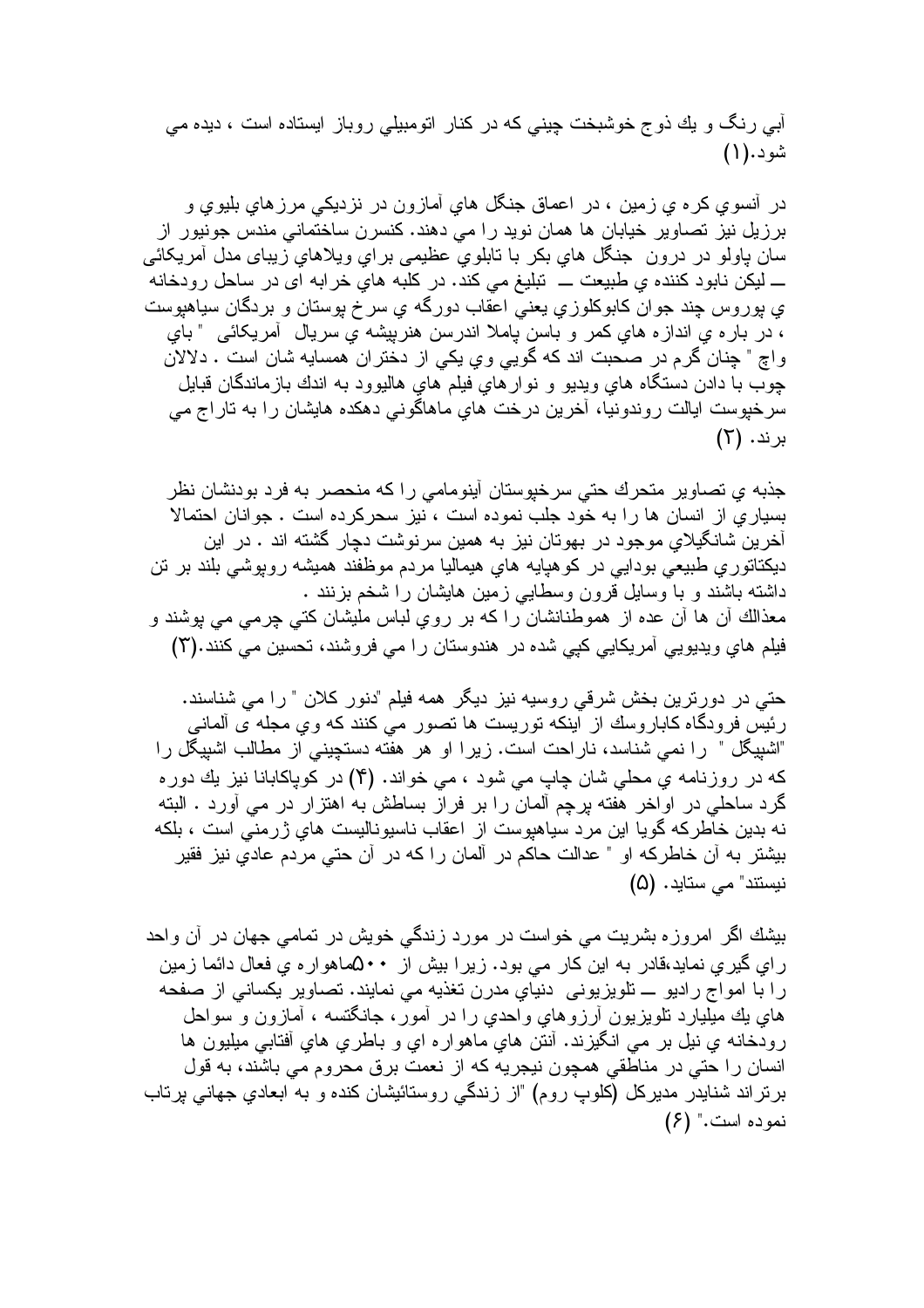نبرد دفاعی رژیم چین بر علیه نمابر و ای \_مایل و فرستنده های تلویزیونی دنیای سرمایه داریِ ، بیشتر در خدمت حفظ قدرت خویش است تا دفاع از نظام اجتماعی سوسیالیستی. در جاهایی همچون کره ي شمالی و کشور هاي اسلامی که تصاویر تلویزیونی دنیاي کالا هنوز ممنوع می باشند، عکس ها و داستان های این دنیا مشتاقان فراوان دارند. حتی در ایران نیز موسیقی امریکایی سبك (هوی) در میان نو جوانان اقشار متوسط محبوبترین موسیقی است. (٧) آيت الله ها نيز ديگر قادر به كنترل حريم هو ايي خويش نيستند.

در نمامي طول ناريخ هيچگاه انسان ها اين همه اطلاعات در مورد بقيه ي جهان نداشته اند. براي اولين بار در تاريخ بشر، روُياي واحدي از هستي ، انسان ها را به هم پيوند مي دهد.

اگر نقریبا ۶ میلیارد سرنشینان زمین واقعا می نوانستند در یك رفراندوم شكل زندگی مورد أرزوي خويش را انتخاب نمايند، بيشك اكثريت عظيمى از أنها شكل زندگى طبقات ميانى شهرك هاي اطراف سانفرانسيسكو را بر مي گزيدند. شايد يك اقليت متخصص و مطلع مضـافـا الكوي اجتمـاعي ألمـان را قبل از فروريزي ديوار برلين ، انتخاب مـي كرد. امـا بيشك ترکیب لوکسی از یك زندگی كارائیبی و امنیت اجتماعی سوئدیِ برترین روُیاها می بود.

دیسنی بر تر از همه چیز

چرا تصویر دلخواه یك زندگی كالیفرنیایی توانسته است در تمامی جهان غالب گردد؟ چرا دیسنے بر ہمه جیز بیروز گشته است ؟ بیشك وسعت بازار ملَّى أمریكا، عظمت ژئو پولیتیکی اش بعد از جنگ جهانی دوم و قدرتش در میدان هایِ نبرد تبلیغاتی جنگ سرد، اگر چه نه نتها نقش ، اما نقش تعین کننده ای در این امر بازیِ نموده است. یا برعکس بگوئیم: استالین توانایی بزرگ را می خواست ، لیکن میکی ماوس به حضور بزرگ دست بافت.

مایکل أیسنر فرمانروای وسائل ارتباطی و رهبر و رئیس هیئت مدیره ی کمیانی والت ديسني مي گويد: "تفريحات آمريكايي امكانات فردي متعددي ر ا عرضه مي كنند. انتخاب فردی و شکل بیان فردی. و این آن چیز ی است که مردم در همه جا طالب آن هستند. این فروشنده ي محصولات هاليوود بي هيچ دغدغه خاطري اضافه مي كند: "صنعت تفريحات آمریکایی در اثر آزاد بودن خلاقیت در آن ، ویژگی هایی را دارا می باشد که در هیچ کجای جهان یافت نمی گردند. (۸)

در حال حاضر یکی از مهمترین منتقدین ویِ بنجامین ار بابر مدیر مرکز والت وایتمن در دانشگاه رانگر نیوجرسی است. وي كه خالق اصطلاح "جهاد بر علیه جهان مك ها" می باشد، نظريه ي " وجود امكانات فردي " ايسنر را "يك دروغ أشكار" مي نامد. "اين افسانه دو مسئله ی اساسی را نادیده می گیرد.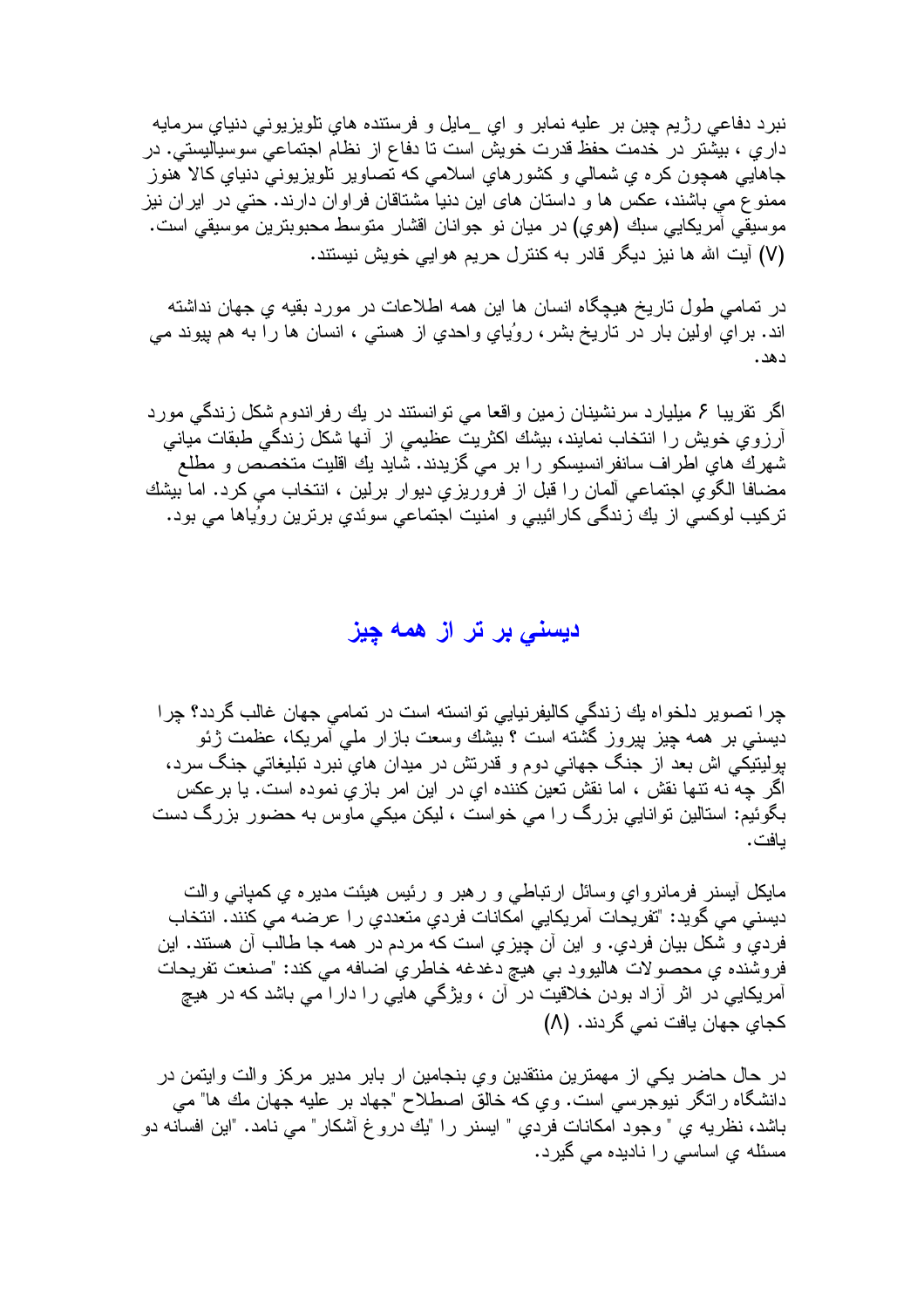یکی نوع این انتخاب و دیگری آرزوهای ظاهرا خود مختار آن را. در بسیاری از شهرهای آمریکا انسان می تواند برایِ مثال از میان چندین دو جین انواع اتومبیل ، اتومبیل مورد علاقه اش را انتخاب نماید، لیکن کسی نمی تواند وسائل نقلیه یِ همگانی را برگزیند. زیرا جنین و سائلی و جود ندارند. هنگامیکه بودجه ی سالیانه ی صنعت تبلیغات ۲۵۰ میلیارد دلار است ، چگونه می توان این ادعا را بذیر فت که گویا باز ار آنچه را که مردم می خواهند به أنها عرضه مي كُند؟ أيا فرستنده ي تلويزيوني ام. تي. وي. چيزي جز يك نهاد تبليغاتي جهانی بیست و جهار ساعته بر ای صنعت موزیك می باشد؟

به عقیده ی باربر موفقیت کامل اصل "استعمار فرهنگ جهانی نوسط دیسنی " به خاطر بدیده ایست که به قدمت خود نمدن بشری می باشد. بدیده ی انتخاب میان سخت و آسان ، أهسته و سریع ، بیچیده و ساده. ً مقوله های اولی همیشه با کارآیی های اعجاب أور فرهنگي همراه بوده اند و دومي ها نشانه هاي "بي نفاوتي ها، بي رمقي ها و نتبلي هاي ماست. دیسنبی ، مك دونالد و ام. تبي. وي. همگي نبليغ هر چيز ساده ، سريع و أسان را مي نمابند. (۹)

ناتان كاردلز محقق أينده شناس كاليفرنيايي چشم انداز خسته كننده ي زمان حال ر ا چنين توصیف می نماید: "صرفنظر از اینکه ایسنر یا باربر دلیل بیروزی هالیوود را صحیح تشخيص داده باشند يا نه ، موفقيت هاليوود همه جا قابل روُيت است. عكس هاى سيدنى گرافورد و بوکیوهونتیس همچون مجسمه هایِ لنین در انحاد جماهیر شورویِ سابق ، هُمه جا به انسان چشم دوخته اند. چهچه هایِ مادونا و مایکل جکسون بانگ اذان موُذن هایِ نظم  $( ) \cdot )$  جدید جهانی هستند." (

در امپراطوري هاي وسايل ارتباطي ديگر خورشيد غروب نمي كند. هاليوود به عنوان مرکز نیرویی جهانی مهمترین مواد اولیه یِ پسین ماده گرایی را عرضه می کند. تیم وارنر می خواهد کمپانیش را با کمپانی های بر اودکاسینگ کوئوپریشن و سی. ان. ان. ندتورنر ادغام نموده و بزرگترین کمپانی ارتباطی جهان را بوجود بیاورد. ادغام دیسنی و فرستنده ي تلويزيوني أ. بـي. سـي. بلحاظ قيمت دومين معامله ی بزرگ تاريخ اقتصـاد أمريكا محسوب مي شود. كمپاني سوني صـاحب كمپاني فيلم ساز ي كلمبيا است. كمپاني مـاتسوشيتا فرستنده ي عظيم ام. سي. أي. را در سال ١٩٩۵ به كنسرن نوشابه سازي (سيگرام ) فروخته است. کمیانی ارتباطی استرالیایی رویرت مورداگ از خلیج فارس تا کره را در زیر پوشش خویش دارد. ماهواره هایِ "استار" این کمیانی که مرکزش در هنگ کنگ است ، چهار منطقه ي زماني جهان را كه نيمي از جمعيت زمين را در خود جاي داده اند، زير بوشش خويش قرار داده اند. خانم هاي جذاب اجرا كننده ي برنامه هاي نلويزيوني چيني ، هندی ، مالزیایی و یا عرب به زبان هایِ محلّی و یا انگلیسی از طریق شش کانال این ماهواره ، زمان ها و مکان ها را به هم بپوند می دهند. مورداك با اشتياق سعی دارد كه از طريق مشاركت در كنال هاي ماهواره اي نلويزيون جمهوري نوده اي چين ، أن ها را به شکل وسیعی گسترش دهد. در حال حاضر نتها سی میلیون از مردم جمهوری نوده ای چین قادرند برنامه های ماهوار ه ای را به صورت مجاز و بدون بارازیت ، دریافت نمایند. قدرتمردان یکن هنوز مردد اند، لیکن به دست اندر کاران این رشته به طور ضمنی گفته اند که شرط دست یافتن استرالیایی ها به این هدف آنست که از پخش برنامه های سکسی و خشونت آمیز و همچنین اخبار خود داری نمایند.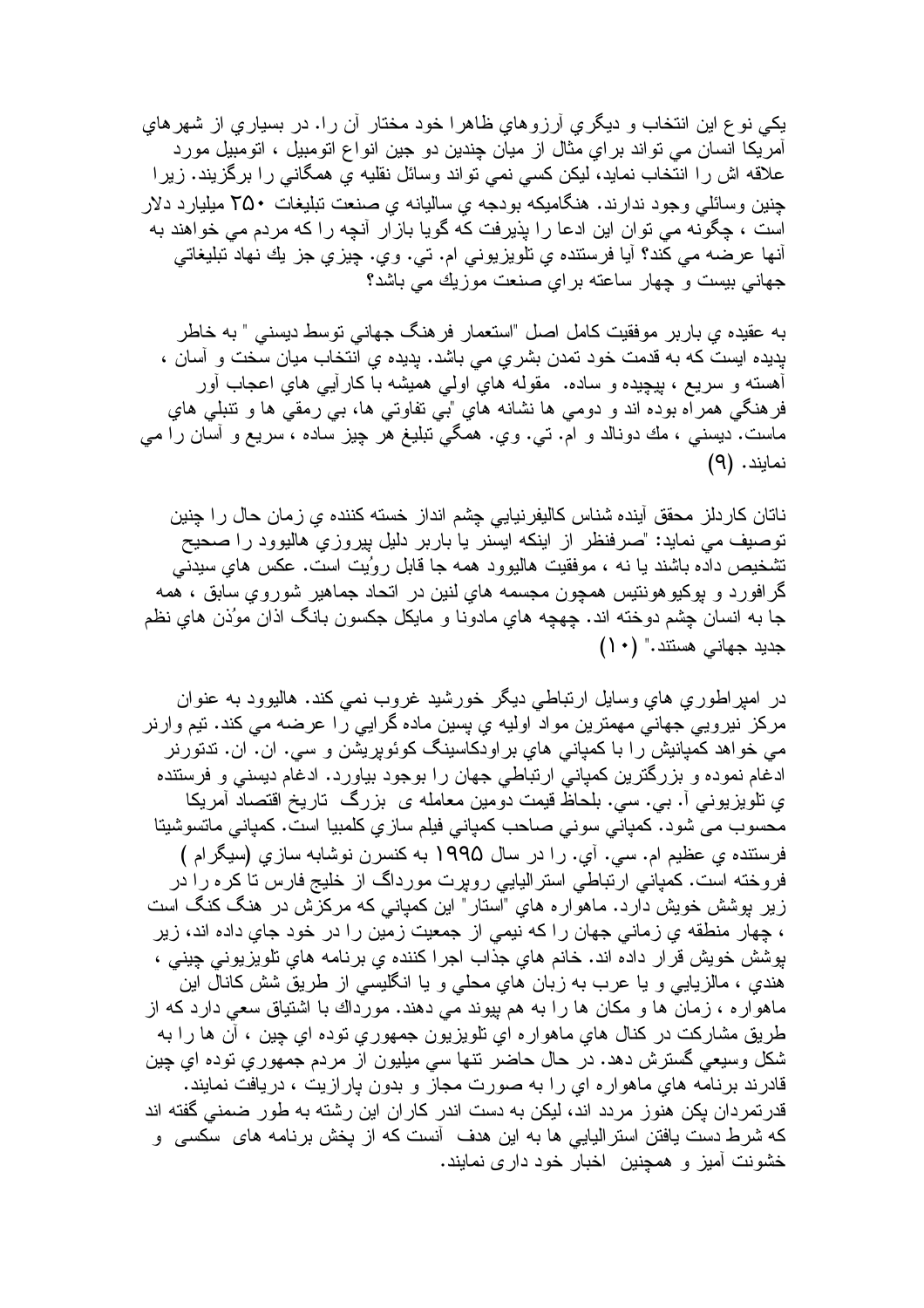غول هاي ارتباطي از جمله كمباني ألماني الاصل برتلزمن كه لئوكيرش و سيلويو برلوسکونی از جمَّله رهبران طرَّاز ًاولشَّ می باشند در زمره یِ آن هاست ، برایِ اندیشیدن در چهار چوب آن "تي تي تايمنت " كه گردانندگان جهان در گرد هم آيي هايي نظير گرد هم ابی بنیاد گورباچف در سانفرانسیسکو مطرح می نمایند، به خوبی مجهز می باشند. تصاویر تولیدیِ این کمپانی ها بر روُیاهای انسانها ً حاکم گشته اند و می دانیم که روُیاها نیز تعین کننده ی اعمال انسان ها می باشند.

## عطش بزرگ به "صدای گوسخراش " ملال آور

بازار تصاوير به همان نسبتي كه جهان را تسخير مى كنند ، خود را محدود مي نمايد. صنعت فيلم سازي أمريكا به طور متوسط ۵۹ ميليون دلار براي ساختن هر فيلم سينمايي هزینه می کند. مبلغی که تولید کنندگان اروپایی یا هندی توان برداخت آن را ندارند. (۱۱) تكنيك و تجهيزات فيلم هاي برخرج دائما ركورد هاي تازه اي بر جاي مي گذارند. ركورد هایی که رقیبان به ندرت قادر به دستیابی بر آنند. از این رو کشش به سویِ هالیوود و نیویورك هنوز هم ادامه دارد..این قول و قرار كه به زودي در هر خانه اي ۵۰۰ كانال تلویزیونی گوناگون مورد استفاده قرار خواهد گرفت ، نتها در ظاهر بك نتوع محسوب می گردد. زیرا که چند کنسرن بزرگ کالاهایِ خود را توسط کانال هایِ متعددیِ برایِ بهتر مورد خطاب قرار دادن گروه هاي مختلف اجتماعي عرضه و باز گردش (رسيكلين) مي کنند. در کنار این امر ، دستیابی به در صد بیشتریِ بیننده موجب تقویت روند تمرکز می گردد. هزینه ای که می باید به خاطر دریافت حق بخش مسابقات بزرگ ورزشی برداخت شود، نتها از طریق در آمدهای بزرگ نبلیغاتی قابل پرداخت اند، که نتها فرسننده های بزرگ و یا تجار بین المللی می توانند به آن دست پابند. از سوی دیگر نتها تولید کنندگانی که در تمامی مناطق بخش برنامه ها حضور دارند و بیش از همه کنسرن هایِ چند ملیتی به تبلیغات نلویزیونی و یا اجاره ی برنامه ها علاقه نشان خواهند داد. در آلمان نتها ده شرکت بزرگ نقریبا یك چهارم كل تبلیغات تلویزیونی را بخود اختصاص داده اند. (١٢) هزینه ي ٩٠ ثانيه نبليغ بين المللي برابر حد متوسط هزينه ي تهيه ي يك فيلم سينمايي اروپايي است.  $(15)$ 

شرکت های نبلیغاتی از ارائه نصاویر میهن مورد آرزوی مشتریانشان سود می برند. نوده هاي تماشاچي ألماني ديگر نيويورك و غرب وحشي را چنان دوست دارند كه فرستنده ي تلویزیونی ار . ت. ال. بیش از نیمی از نبلیغاتش را در زمان بخش مسابقات فینال فونبال جام قهرمانی اروپا در ماه مه ۱۹۹۶، به کلیشه هایِ این دنیایِ ظاهرا آشنایِ دور اختصاص داده بود. (۱۴) اکنون دیگر قرص خورشید به جای آنکه در کابری غروب کند، از بشت بل طلایی گیت به دریای آبجوی مارك "بكس " فرو می رود. و یا صدای ترمز لاستيك هاي مارك كنتيننتال نه در نزديكي هاي نوربورگ ألمان يعني محل توليدشان ، بلكه با برش هاي زيركانه ي فيلم ، بر روي أسمان خراش هاي مانهاتان به گوش مي رسد.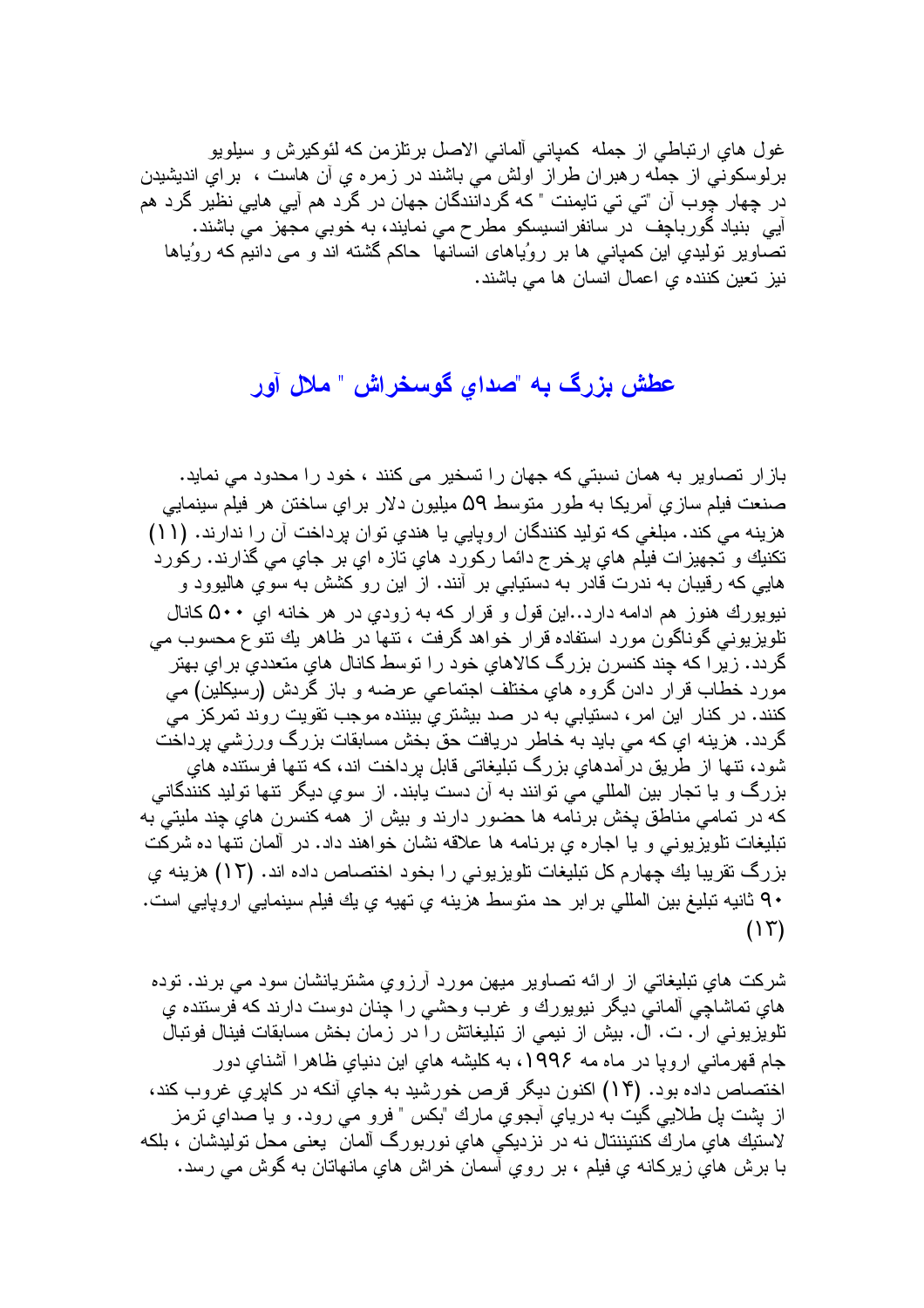رشد جهان بشریت را به عقب برمی گرداند. آنگونه که هنرمندی نیوپورکی بنام روی استون بيش بيني مي كند محصول نهايي منطقي اين رشد در حوزه ي فرهنگي ، طنين واحد و يكنواخت دنياي دلخراش أمريكايي خواهد بود. (١۵) سال هاست كه اين جوان آوانگارد که به ندریج شهرتی جهانی می پابد برایِ نائید این امر نمایشگاه هایی از جزئیات زندگی نیویورك بیست سال پیش در نقاط مختلف جهان از سیبری گرفته تا وین و لیسابون بر یا می کند. در این نمایشگاه ها تا آنجا که ممکن است از رنگهای تند، قدم های تقلا گونه و صفحه هاي پر سر و صداي تلويزيوني استفاده مي شود. چه اتمسفر خسته كننده اي. (۱۶) سکوت در زمانی که همه چیز در فریاد است ، شاید بدیلی بسیار تحریك آمیز تر و قابل لمص نر باشد. سه اپراي خوان معروف به نام هاي خوزه کاررا، پلاسيدو دومينگو و لوسیایاو ارتبی در سفر های هنر ی جهانی خویش در سال ۱۹۹۶ به این نظریه ی " دنیای دلخر اش " ر و ی استون و اقعیت بخشید. در کنسر ت های مختلفی که بر گز ار گر دبدند و بلیط های تمامی آنها به فروش رسیده بودند، تماشاچیان به زحمت قادر بودند چیزی از محتوای ملودی های ابر ا در بابند. ملودی هائی که غالبا بکسان و در همه جا بك مشخصه ی وبژ ه داشتند و آن این بود که می باید به خریدار ان کارت ورودی این احساس را منتقل می کردند که گویا واقعه ای بی نظیر را تجربه می کنند. در این برنامه ها خوانندگان برحسب قلمرو فر هنگی تماشاچیان ، با خواندن آهنگ هائی آن ها را باصطلاح در هم گداختند. برای ژاپنی ها آهنگ " کاوا–نو ناگاره ناپومی " ( افتان و خبزان تا به رود روان ابدیت) را خواندند. در سواحل دانوب ، دانوبی که هیچگاه آبی نبوده است ، در استادیوم پرانر درحضور بیش از صدهزار گوش غالبا متعلق به نوثرونمندان ألماني و چکي و مجاري نرانه ي مبتذل " وين ، وين ، فقط تو را تتها" را اجرا نمودند. (١٧)

این سه خواننده ي شور و شادي آفرين با تحريك حساب شده ي احساسات ملي شنوندگانشان از روش نبليغاتی نوشابه بي همتای جهان يعني کوکاکولا بپروي نمودند. کنسرن غول آسا*ی* كوكاكو لا معجون قهوه اي رنگ خويش را در چين و ژاپن با طعم هاي مختلف عرضه مي کند و شیرینی آن را به نسبت علائق سنتی و ویژه گی های هر بخش از کشور برمی گز بند. (١٩) کو کاکو لا در باز ی های المبیك سال ١٩٩۶ بك فیلم تبلیغاتی فر اقار م ای ر ا براي طرفداران ورزش برگزيد. در هواي شرجي أنلاننا اين كنسرن تماشاچيان غرق در تماشاي مسابقات را از طريق جمله اي كه با خط درشت بر روي سينه ي ورزشكاران نوشته شده بود، چنین مورد خطاب قرار می داد: "تشویق کردن کاریِ عطش انگیز است."  $(\top \cdot)$ 

در اروپا نیز بدیده ی فرهنگی ورزش بگونه ای چشمگیر به وسیله ای تفریحی برای جامعه ي خوشگذر ان طرفدار بسنه بندي هاي گول زننده نبديل گشته است. يو آئو هاو لانژ رئیس فدر اسیون جهانی فونبال مایل است که در مسابقات فونبال نیز همچون مسابقات راگبی أمريكايي وقت بيشتري براي پخش أكهي هاي نبليغاتي در نظر گرفته شود. (٢١) ليگ فونبال سرناسریِ باشگاه هایِ دسته یِ بِك آلمان هویت جدیدش را در نزدیكی با بسكتبال آمريکا مے جويد۔ شوق دستيابي به مقام قهرماني جاي احساس تعلق فرهنگي را مي گيرد. باشگاه باير مونيخ در شهر هامبورگ بيشتر از مجموعه ي طرفداران دو باشگاه هامبورگي سن پاولي و ها. اس. فا. نریکو می فروشد. در آمد کنونی این باشگاه از محل فروش نریکوها و دیگر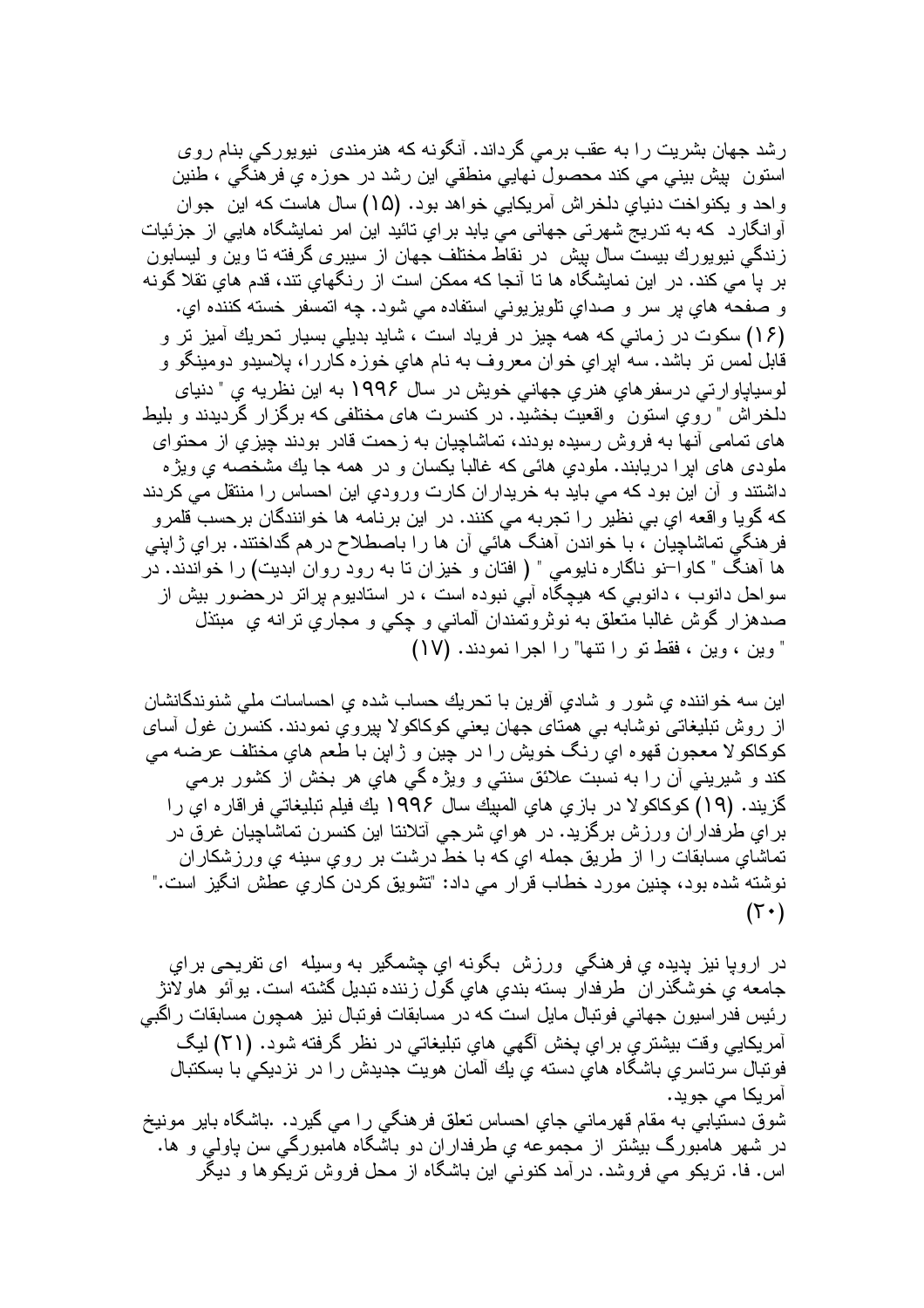اجناسی که به طرفدار انش عرضه می کند بیشتر از کل در آمدش در اوایل سال های دهه ی نود مـيّ بـاشد. هانس بوت اشترلنوركَ محقق ورزشـي مـي گويد:"از أنـجاكـه رقابت هاي ورزشي سننا از مقابله ي نيم هاي فونبال شهرهاي مختلف بوجود ۖ أمد ، پس امروزه مي بايد اين رقابت ها بطور مصنوعي ايجاد گردند. يعني بازيكن در مقابل بازيكن ، بازيكن در مقابل مربی و مربی در مقابل رئیس باشگاه." (٢٢)

سیل کالاهای ناشی از میلیاردها نوع نقاضای جهانی شده در فروشگاه های مراکز خرید نمامي شهر هاي جهان نل انبار گرديده است. و جمله ي طنز ألودي كه ايوان ايليچ منتقد تجاري زماني در اين مورد گفته بود به واقعييت مي پيوندد كه: "عطش به صورت نياز به نوشيدن كوكاكو لا تغيير شكل داده است ." (٢٣) در مترويل هاي جهان تابلوهاي تبليغاتي كنسرن هايي چون كالوين كلاين و كداك و لوئيس ويونون غالب اند. شكل ارائه محصولات نیز با یکدیگر همسان می شوند و این امر برایِ کسانی که کالایشان را هنوز بشکل سنتی كشورشان ارائه مي دهند، غالبا با سرعتي نابود كنند صورت مي پذيرد. تازه ترين قرباني این مسئله شهر وین این پایتخت فرهنگی اروپا است. از زمان ورود انریش به بازار مشترك اروپا در سال ۱۹۹۶، مغازه های كوچك بیشماری كه با انواع محصولات استثنایی درون ویترین هایشان به مرکز شهر وین ًفضای مطبوعی بخشیده بودند، به علت لغو قوانین شدید نرخ گذاری ناچار به تعطیل گردیده اند. فروشگاه های زنجیره ای بین المللی بهترین مکان ها را تصاحب نموده اند. رستوران های سریایی ، شرکت های عرضه کننده ي لباس هاي سکسي و فروشگاه هاي لوازم بهداشت و آرايش بـي بو و بـي خاصيت شـعبه های سترون خود را در این مکان ها افتتاح نموده اند.

## دوران شهرها

شهروندان متعلق به اقشار مياني مراكز اقتصادي شكوفا، چه در سفرهاي شغلبي و چه در مرخصـي هايشان با بديهيت غير مترقبه اي بر روي كره ي أبـي رنگ در حالٌ پژمرده شدنمان حرکت می کنند. تا کنون نود میلیون نفر به طور منظم از اینترنت جهان تغییر دهنده استفاده مي نمايند و هر هفته نيم ميليون نفر به اين تعداد افزوده مي گردد. (٢۴) يك بانویِ عکسبردار اهل وین امروزه محله ی براودیِ نیویورك را بهتر از شهر اینسبروك اتریش می شناسد. یك صراف لندنی خود را به همكاران هنگ كنگیش نزدیكتر احساس می كند تا به رئيس شعبه ي يك بانك هاميِتون جنوبي. همه ي آن ها خود را شهروندان خوش فکرجهان می دانند، غافل از اینکه بیوندهای جهانی شدنی شان غالبا بسیار شهرستانی و محدود به محیط زندگیشان می باشد. سفر های خبرنگار ان ، متخصصین سیستم های رایانه ای و هنرپیشگان بیشتر و پرمشقت تر از سفرهای دیپلمات ها و کارمندان وزارت امور خارجه است. بیش از ظهر در شهرکی در مجارستان در نزد بك مشتریِ ناامید و یا همنشینی دلربا، بعد از ظهر قرار ملاقاتی در هامبورگ، عصر همصحبتی با دوست دختری جدید و نقریبا دوباره از دست رفته در پاریس ، روز بعد در مرکز شرکت در بك جایی از جهان و بعد برواز به طرف ایالات متحده و یا أسیایِ جنوب شرقی. أنکس که در هنگام بیدار گشتن از خواب به چند ثانیه ای وقت نیاز دارد تا به خاطر بیاورد که آن شب را در كدام قار ه به صبح رسانیده است ، در زمره ی بیشقر او لان كلوب مسافر ان دائمی جهان می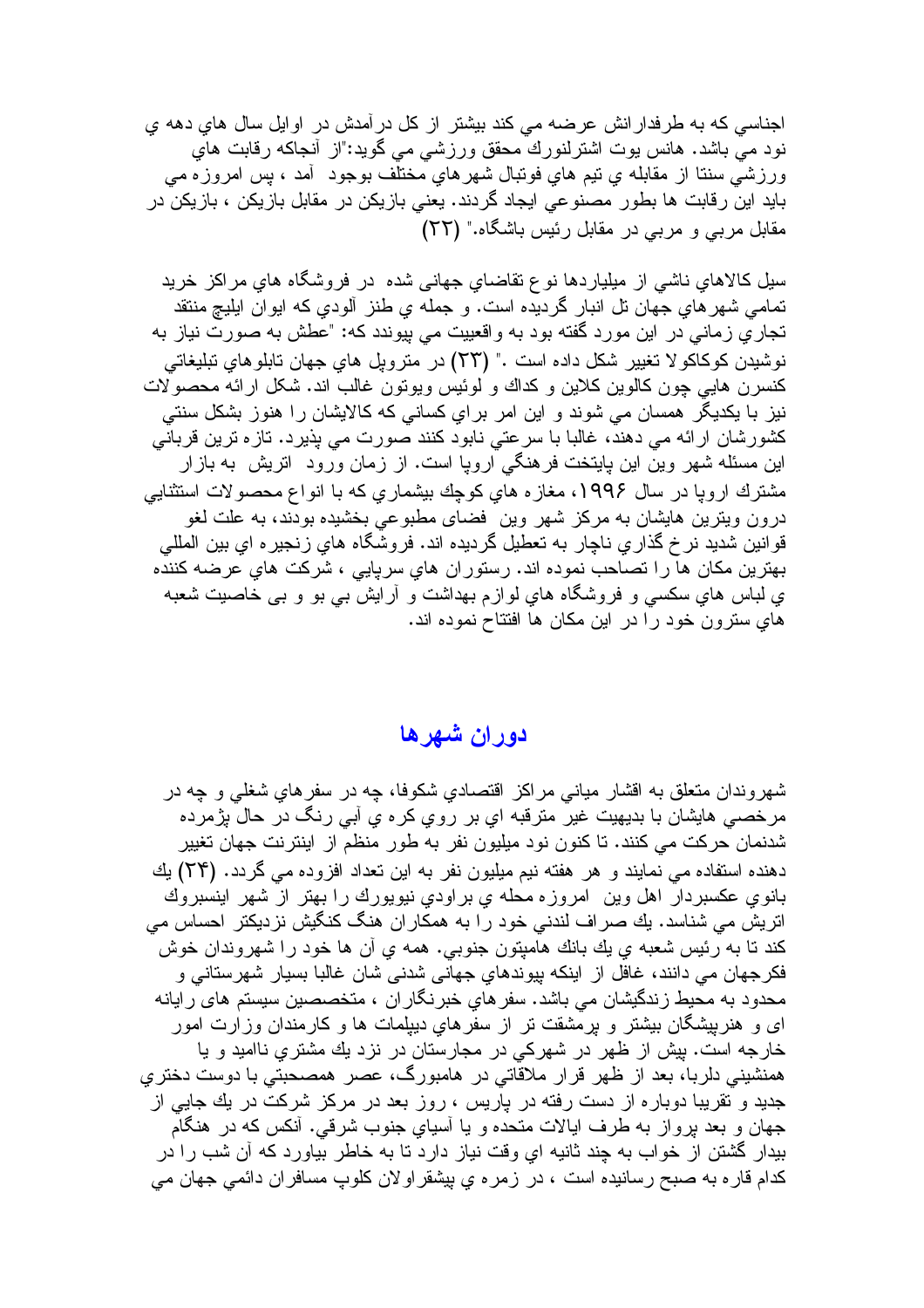باشد. جِنين كساني همچون هاينس ديتريش گنشر وزير امور خارجه ي گذشته ي آلمان در جمع دوستان کمي که دارند به شوخي مي گويند:"بايد مواظب باشي که در هنگام عبور از بخش کنترل فرودگاه با خودت که داري دوباره از سفر باز مي گردي روبرو نشوي." اين شوخی نتها چیزی است که در درماندگی این انسان ها برایشان باقی می ماند. معذالك هستند بسیاریِ که به حال چنین انسان هایی غبطه می خورند. به انعطاف پذیریشان ، به در آمدشان و به جهان گردیشان.

لیکن این بیك هاي همیشه درحركت جهانی شدنی اگر در آخر شبی در رستوران یكی از معروفترین هتل ها مثلا در رافلز سنگابور، در ساوی مسکو و یا در قصر کویاکایانای ریو د ژانیرو بطور انفاقی مثلاً با یک همکلاسی قدیمی شان که هر چند سال یك بار به عنوان توريست به نقطه اي از جهان پهناور سفر مي كند روبرو شوند ، دردهاي دلشان را بيرون می ریزندو به دور از همه چیز حتی خویشتن خویش ، از بوچی فلج کننده و انزوایی که حد اکثر بعد از هشتمین برواز میان قاره ای سالیانه شان بر انها غلبه می کند شکوه ًمی کنند. مخده ای که مسافران دائمی بروازهایِ بیشمار بر رویِ آن لمیده اند گر چه جهانی شده ، ليكن يكنواخت و بي انعطاف است: أن ها در سراسر جهان در فرودگاه هاي بگونه اي نفرت انگيز معتبر ، ليكن بينهايت شبيه به هم ، در هتل ها و رستوران هاي رنجير ه اي ، دراناق هاي مجهر به نهوه ي مطبوع ، ليكن بد بوي هتل ها، بيحس گشته از ديدن فيلم هاي يكنواخت ويديويي ، زنداني اند. روان اين درمانده ها به سرعت تن هايشان سفر نمي كند. در روان آن ها نیروی لازم بر ای راه دادن به بدیده های دیگرگونه ، ناأشنا و واقعا جدید یا هرگز وجود نداشته است و یا آنکه دیر زمانیست که دیگر از بین رفته است. بدین طریق آن ها ظاهرا در همه جا هستند، لیکن در واقع در یك مكان واحد باقی مانده اند. ظاهرا همه چیز را می بینند،اما در اصل نتها همان چیزهایی را می بینند که می شناسند و بدین گونه همچون کسانی که در خانه هایشان مانده اند و کارت های تلفن ، تمبر و یا در های شیشه هاي أبجو جمع مي كنند، بليط هاي شركت هاي هوايپمايي را جمع مي كنند.

معذالك اينگونه در حركت بودن ها،حداقل براي انسان هاي جهت شناس ، راهي را كه بشارت دهنده ي نظام جهاني مهيج جديد مي باشد، نشان مي دهد. كمي بعد از پا نهادن به قرن جديد بافت نتگي از شبكه هاي الكترونيكي ، نلفن هاي ماهوار ه اي ديجيتال ، فرودگاه هاي پړ ظرفيت و مجموعه هاي صنعتي داراي معافيت هاي مالياتي نقریبا سی شهر بزرگ جهان را که در هر یك از آن ها هشت نا بیست و پنج میلیون نفر زندگي خواهند نمود، به هم متصل مي نمايند. اهالي اين متروپل ها كه همچون نقطه هايي نورانی که به طور اتفاقی بر روي کره ي زمين پخش گرديده اند، به نظر می رسند، از ورایِ هزاران کیلومتر فاصله خود را به یکدیگر نزدیك تر احساس می کنند تا به اهالی شهرهایِ همسایه شان در کشوریِ که نا کنون ناریخ آن ها را رقم زده است. ریکاردو بِترلا آینده شناس ایتالیایی معتقد است که در آینده قدرت در دست "اتحادیه ای از بازرگانان و شهرداریِ ها قرار خواهد داشت که قبل از هر چیز آن دسته از کمیانی هایِ جهانی را تقویت می نمایند که در خود جا داده اند." (۲۵) همین حالا نیز مترویل های آسیایی در همه جادرحال سبقط گرفتن اند. در تمامی قاره ها جوانان در مقایسه با والدینشان در شهرهایی که نوسط جهانی شدنی کاملا تغییر چهره داده اند، پرورش می یابند. دیگر پاریس و لندن و نيويورك يا مسكو و شيكاگو به عنوان شهرهاي درجه يك جهان جلوه اي ندارند. بلندترين أسمان خراش جهان از ماه مارس سال ۱۹۹۶ در کوالالامپور بایتخت مالزیِ سایه افکن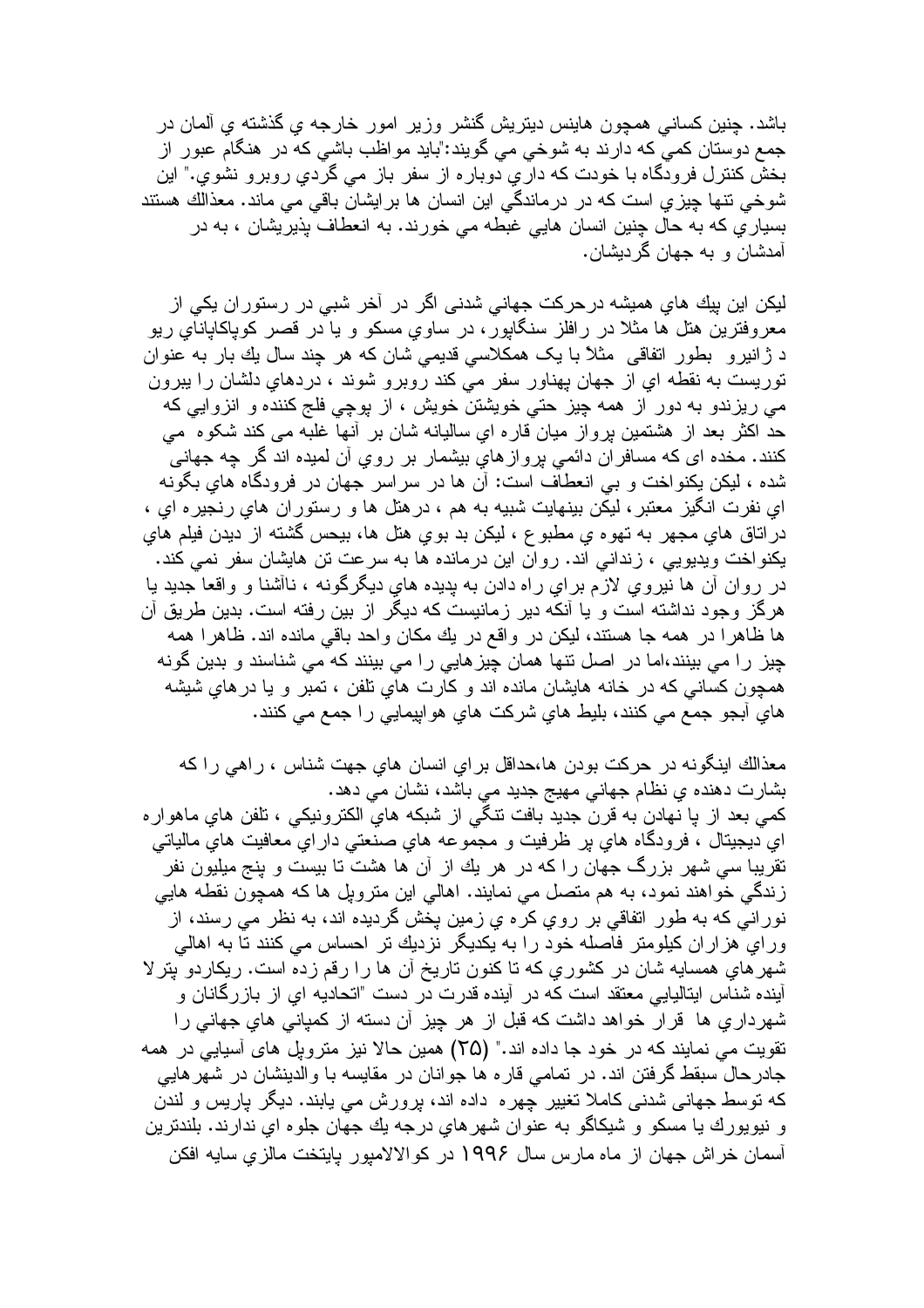است. در حال حاضر بیشترین جرثقیل ها نه در برلین ، بلکه در یکن و شانگهای بر یا ابستاده اند.

در حدفاصل میان باکستان و ژابن بك دوجین مناطق برجهش اقتصادی به عنوان بازیگران جدید صحنه ي رقابت هاي جهاني وجود دارند كه در نب نسخیر نقش هایی هستندكه شهرهاي دنياي غرب تاكنون بازي كرده اند. بانكوك مي خواهد نقش ديترويت را به عنوان متروبل تولید اتومبیل به عهده بگیرد. كمپانی هاي توليد كننده ي اتومبيل هاي تويوتا، هوندا، ميسوپيشي و ايزوسو مدت هاست كه اتومبیل هایشان را در تایلند مونتاژ می کنند. کریسلر و فورد شعبه های تایلند خود را به عنوان پایگاه های اصلی کنسرن خویش در آسیای جنوب شرقی گسترش می دهند.

تابیه خود را جانشین "سیلیکان ولمی " مرکز پر ایانه ی آمریکا می داند. مالزی می خواهد به مرکز صدور نکنیك های بیچیده نبدیل گردد. از سوی دیگر بمبئی با نولید سالیانه ی ۸۰۰ فیلم سینمایی چهار بار بیشتر از هالیوود فیلم تولید می کند. اجاره یِ دفاتر کار در سنگابور تمامی رکوردهای تاکنونی ژاپن را شکسته است.

سنگابور بیش از همه سعی دارد که نقش اصلی را به عنوان گره عصبی شهرهای عظیم جدید آسیا و رقیب نوکیو و نیویورك به عهده گیرد. هو یانگ سهائو رئیس بخش اقتصادی کمیسون شهرسازی سنگابور در این مورد می گوید : " ما می خواهیم تا سال ۲۰۱۰ مركز مالي بين المللي غرب اقيانوس كبير گرديم." بزرگترين تجديد چهر ه ي تاريخ شهر سازیِ از زمان خلق مجدد باریس نوسط بارون هاوسمن در قرن نوزدهم ، در شانکهای صورت مي گيرد. تقریبا تمامی این شهر به کلی خراب می گردد و به جایش یك شهر جدید ساخته می شود. دویست و بنجاه هزار خانوار ناکنون ناچار به نرك مركز شهر بوده اند.. ششصد هزار خانو ار دیگر نیز تغییر مکان داده خواهند شد. به جای آن ها دفاتر ۴۰ شرکت از ۱۰۰ شرکت چند ملیتی جا داده می شوند. كمپاني زيمنس مي خواهد در ساختمان مترو سهيم گردد. فولكس واگن شانگهاي امسال دویست و بیست هزار اتومبیل تولید می کند. از سال ۲۰۰۰ تولیدش به دو میلیون اتومبیل در سال می رسد. هنگ کنگ که در سال ۱۹۹۷ به جمهوریِ خلق چین باز داده خواهد شد، می خواهد با شانگهای رقابت کند. کلینت مارشال یکی از بانکدار ان بزرگ می گويد:"شر ايط جغر افيايي به نفع ماست. فقط ٢٠ كيلو متر دورتر ايالت در حال شكوفائي چین یعنی کو ان دونگ ً قرار دارد که از هم اکنون به باز ارهای جهانی جنس صادر می

کند. (۲۶)

در اين ميان ترقي اقتصادي چين يك امر سرتاسري شده است. حتى اگر بعضي اتفاقات غیرمنتظرہ یِ نلخ و شیرینی را نیز عرضه کند. چین می تواند در سال ۲۰۰۰ با " اقتصاد سوسياليستي " دنگ سيائو بيّنگ به دومين قدرت اقتصادي جهان نبديل گردد.-قبل از ژاپن و آلمان– در سال های دهه ی ۸۰ معلمین دبیرستان های اروپایی شاگردان خود را از "خطر زرد" بر حذر می داشتند ، اما اتفاقی نیفتاد، لیکن اکنون مردان چینی به اروپا آمده اند. كارگران كنسرن فولاد سازى مايهان شانگهاى تقريبا به صورت بيست و چهار ساعته در شهر نابل مشغول به کار هستند. آن ها بك دستگاه ريختگري بيست و چهار نتـی را در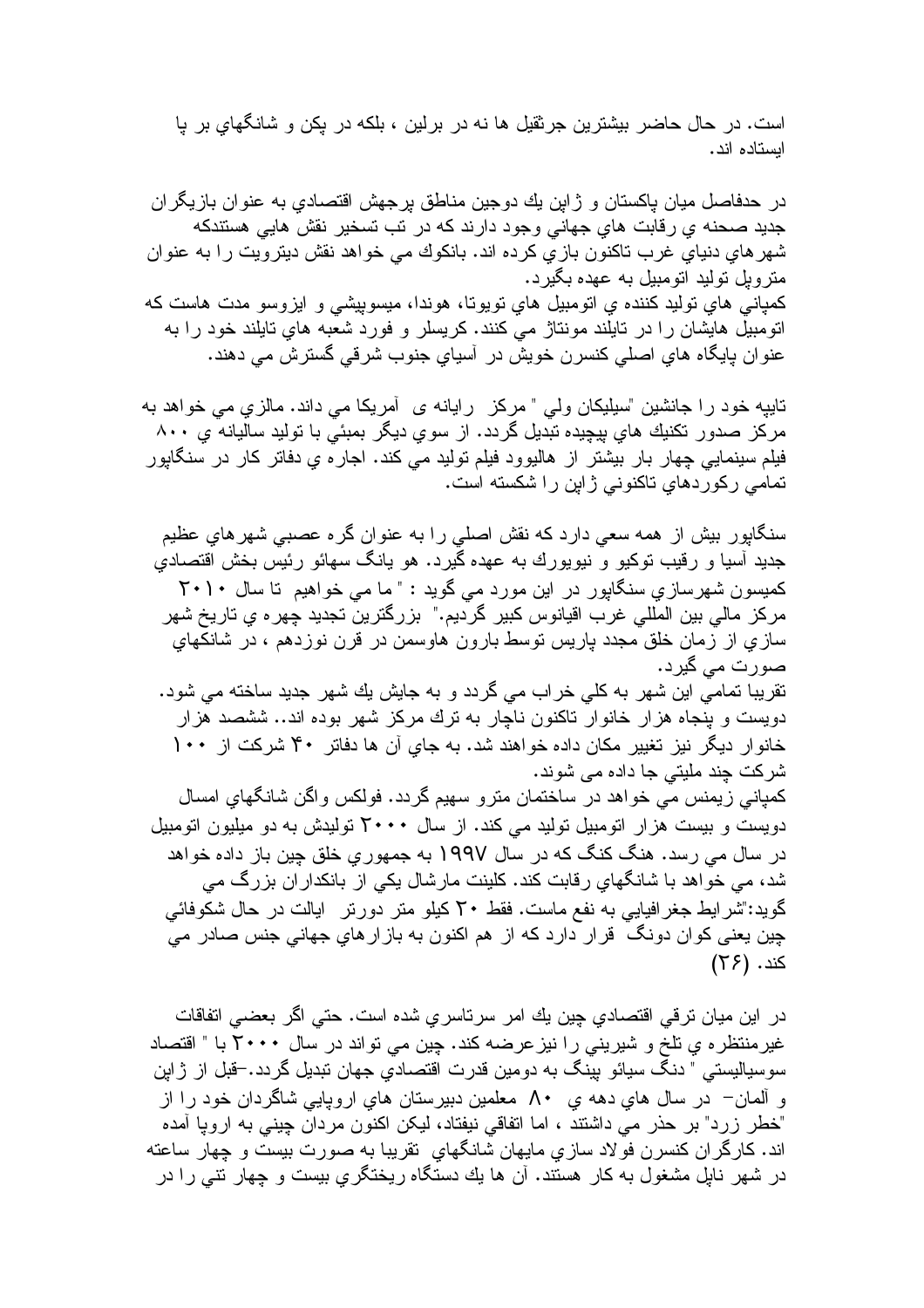محوطه ي ۱۰۰ هکتاري کارخانه ي تعطيل شده ي کنسرن ايتاليايي باگنولي از هم باز مي کنند. در تابستان ۱۹۹۷ می باید این قطعات چهارده هزار کیلومتر دورتر در شهر ساحلی نانیپنگ در کنار رودخانه ی پانگتسه دوباره به هم جوش داده شوند. کنسرن فولاد سازی تيزن آلمان نيز يكي از كوره هاي فولاديزي خود را كه كل ظرفيتش نمي تواند در آلمان مورد استفاده قرار گیرد، برایِ صدور به هندوستان از هم باز می کند. شرکت فوست– آلبینه اتریش تمامی یك كارخانه ی فولاد سازی مدل ال د–٢ را از شهر لینتس به مالزی منتقل می نماید. مشتریان أسیایِ جنوب شرقی طالب کالاها مرغوب اند. أنها أخرین کسانی هستند که از میلیاردها مارك کمك های مالی دولت به صنعت فولاد سازی اروپا در چند دهه ی گذشته ، بهره می برند.

جهانی شدنی با چنین سرعت غیرقابل تصوریِ به بیش می رود. یکی از اقتصاددانان آمریکائی به نام ادوارد لوت واك دوران جدید را چنین توصیف می كند: جهان شدنی با سرعتـي غير قابل نصـور بـه بپش مـي رود و ازانـحاد"آبـگيرها، نـهرهّا، دريـاچـه ها و دريـاهاى اقتصاد روستایی ، شهری ، منطقه ای و ملبی ، بك اقیانوس و احداقتصادی جهانبی شده را بوجود مي أورد كه مناطق كوچك رابه جاي امواج كوچك و جز و مدهاي أرام گذشته ، دجار امواج عظیم و خروشان رقابت های اقتصادی ًمی نماید. (۲۸)

تمامی جهان بك بازار واحد است و ظاهرا تجارت صلح أميز شكوفا می گردد. أيا بدينوسيله يکي از روُياهاي بشر به واقعييت مي پيوندد؟ آيا ما ساکنين کشورهاي تا کنون مرفه صنعتی نمي بايد از نرقي اين همه كشورهاي در حال نوسعه خوشحال باشيم ؟ أيا صلح جهانـي در دستر س قر ار نگر فته است ؟ نه.

روُياي مارشال مك لاهان انديشمند كانادايي در مورد "دهكده ي جهاني " بمثابه يك دهكده ي متجانس بهیچوجه بر آورده نشده است. همزمان با اینکه مفسرین و سیاستمدار ان این استعار ه را بیوقفه به کار می برند، معلوم می گردد که جهان واقعی چقدر کم به هم جوش خورده است. گر چه بیش از یك میلیارد بینندگان تلویزیون تقریبا همزمان مسابقه یِ بكس میان آکسل شولتش و مابکل مورو را در ماه ژوئن ۱۹۹۶ در استودبوم وست فال دور تموند تماشا كردند. يا أنكه برنامه ى افتتاحيه ى المبيك أتلانتا با سه و نيم ميليارد بيننده ، بزرگترین و اقعه ی نلویزیونی هز ار ه ی کنونی محسوب می گردد، لیکن از یك دنیا تصویری جهانی شده در مسابقات بکس و یا رقابت های ورزشی المبیك هنوز نمی تواند یك مراوده یِ متقابل ، بِك با هم بودن دائمی به وجود أید. نزدیکی نلویزیونی و همزمانی بخش این وقایع بهیچوجه به معنی وابستگی فرهنگی و یا مساوات آفتصادی نیست.

تجلى المييكي

بیش از أنکه ترور بوشیده بعنی ترور شاخص راست نور زننده ی نفاق اجتماعی موجود درکشور آمریکا را بر بازیِ هایِ تلویزیونی المبیك آتلانتا بیاندازد، خود برگز ارکنندگان این